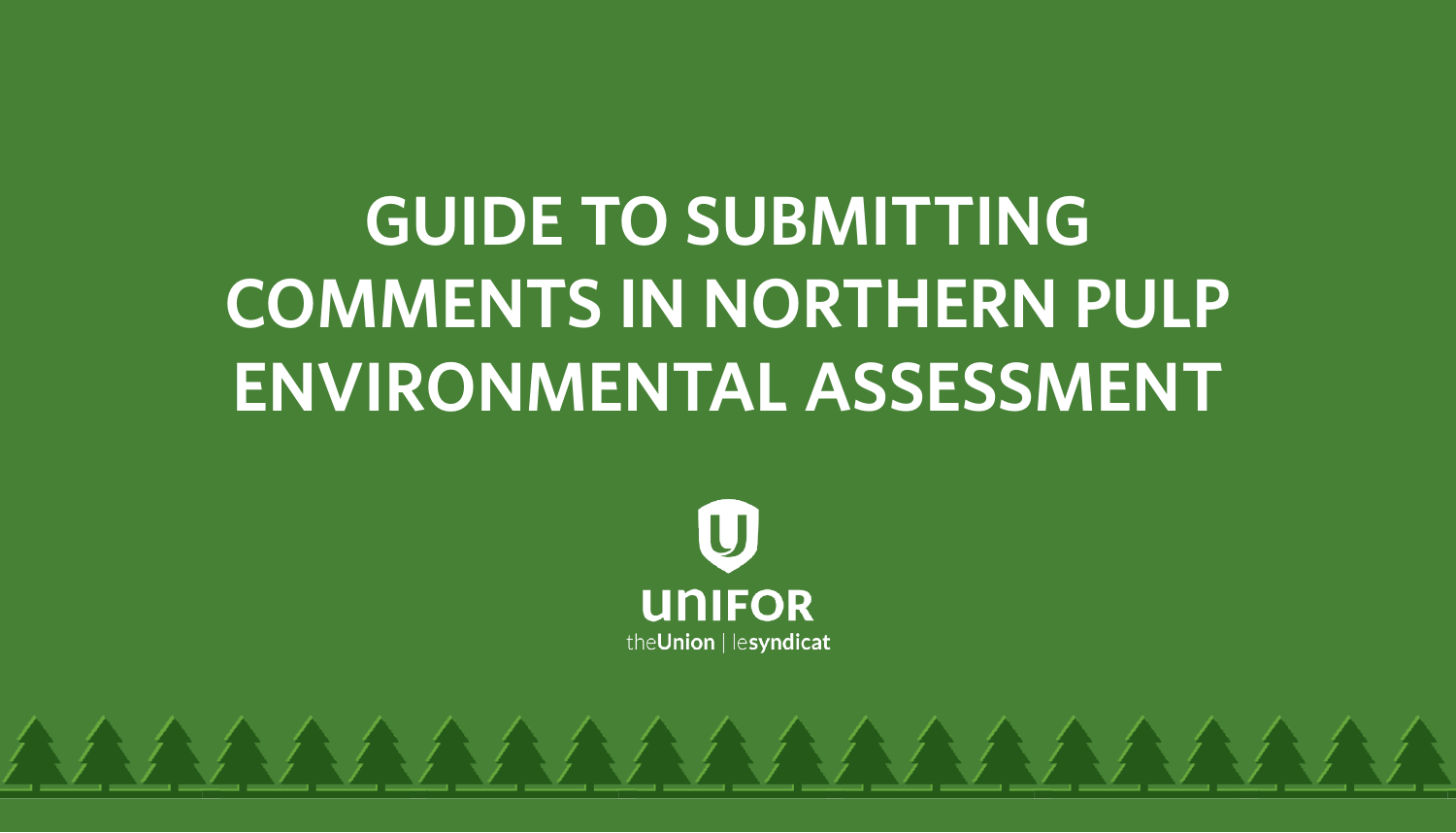Unifor's goal and stated objective has always been to find a solution at Northern Pulp that supports thousands of good jobs, protects the environment, and respects Pictou Landing First Nation. We believe this effluent treatment facility (ETF) project does just that.

With this in mind, we are encouraging our members to submit comments supporting the ETF.



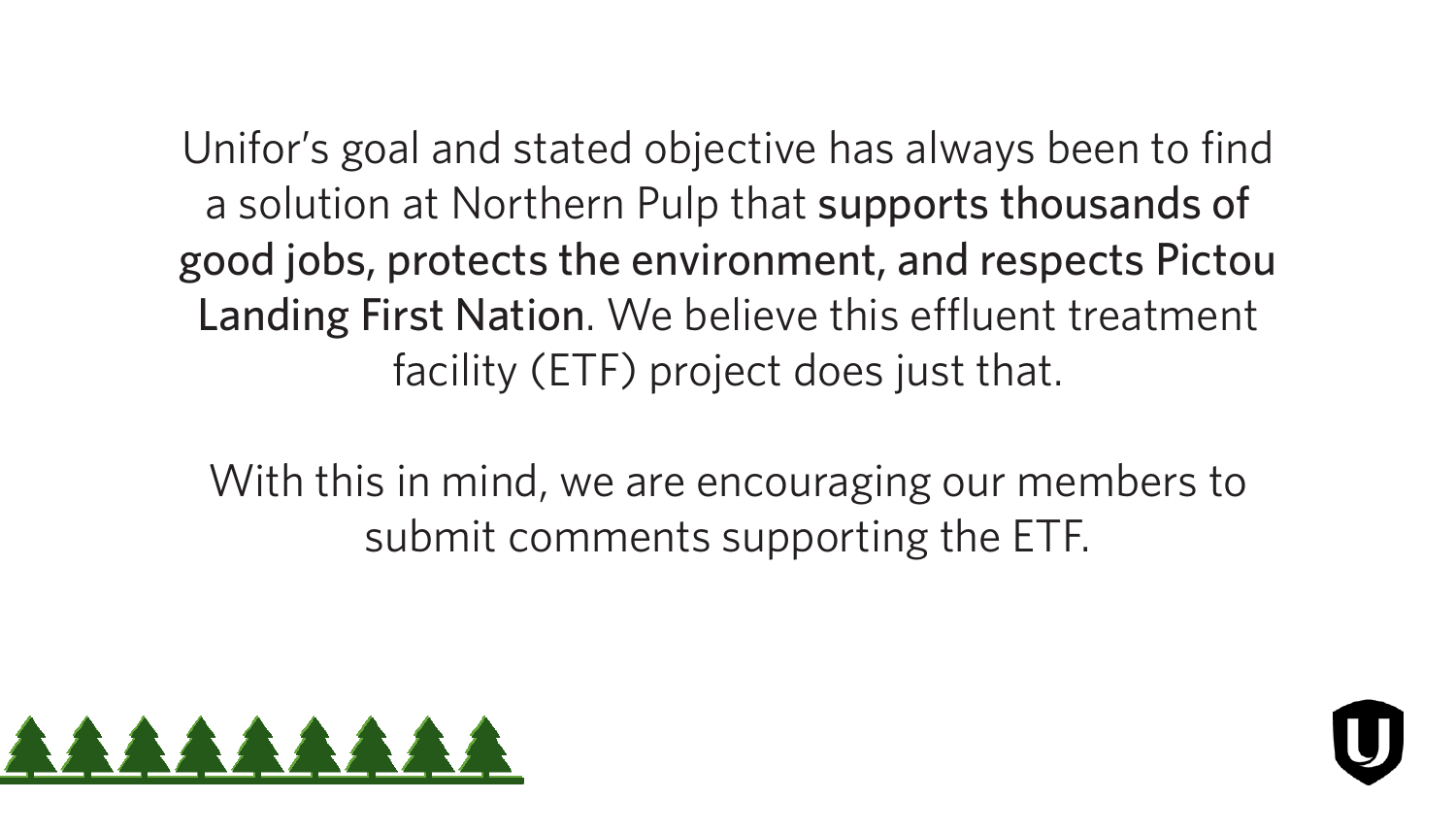## **WHAT YOU SHOULD KNOW ABOUT SUBMISSIONS**

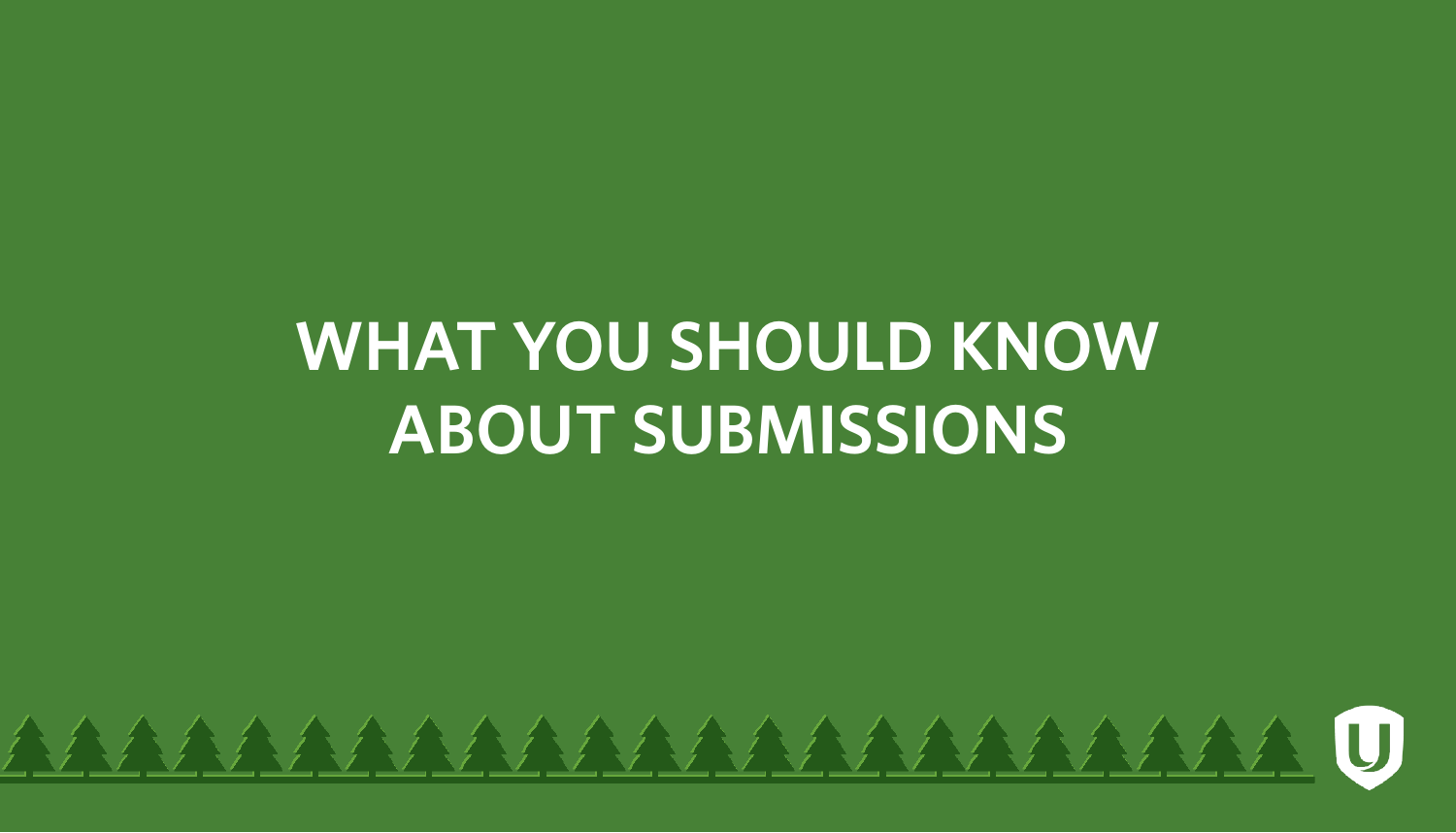#### Many supportive comments are needed.

There will be many people who write in to oppose this new ETF based on out-dated information and previous mill owners' actions and/or lack thereof. Nova Scotia Environment (NSE) must be reminded how this owner, Paper Excellence, and this ETF are improving the mill.

#### Your comments will be made public.

Your comment will be posted anonymously on the NSE website after the public comment period closes. Please keep this in mind and remain respectful in your submission.

#### Comments are accepted until November 8.

Please submit your comments as soon as possible to meet the deadline.

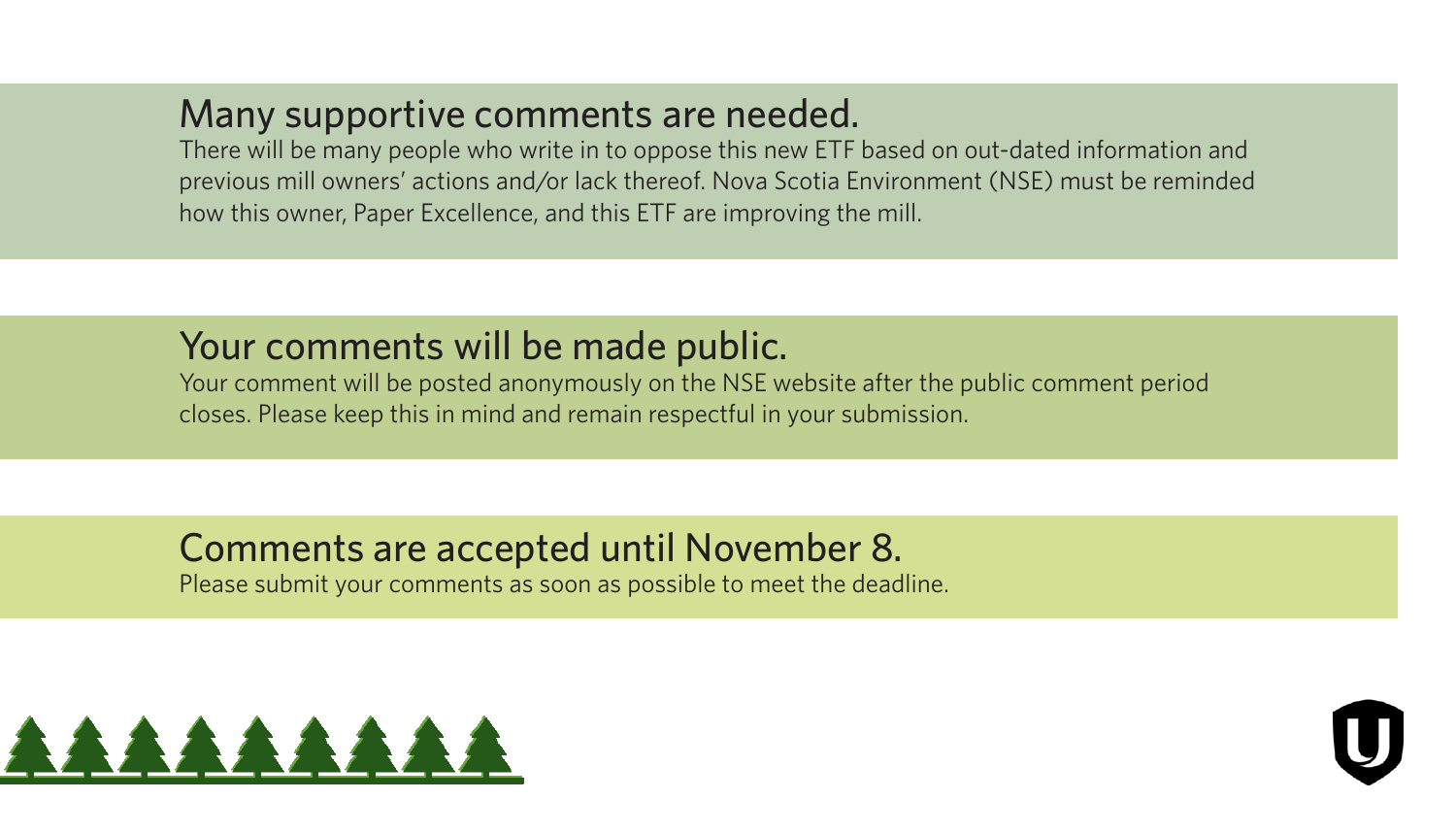## **FIVE STEPS TO SUBMITTING GREAT COMMENTS**

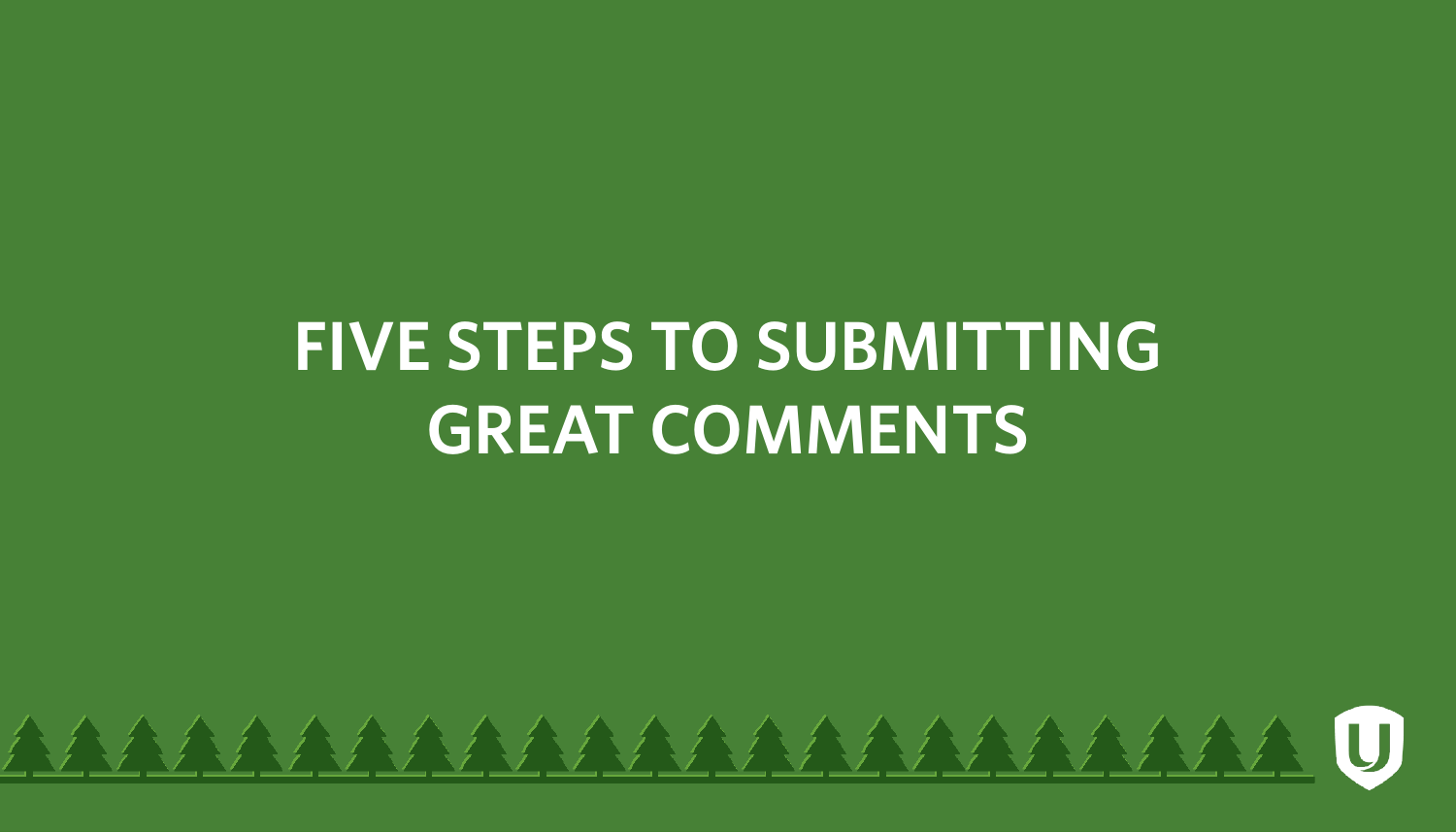### FIVE STEPS TO SUBMITTING GREAT COMMENTS

- 1. Use your expertise as a forestry worker (if applicable)
- 2. Keep it simple, straight-forward and fact-based
- 3. Focus on the mandate of Nova Scotia Environment
- 4. Emphasize the third-party science contained in the Focus Report
- 5. Encourage others to submit supportive comments



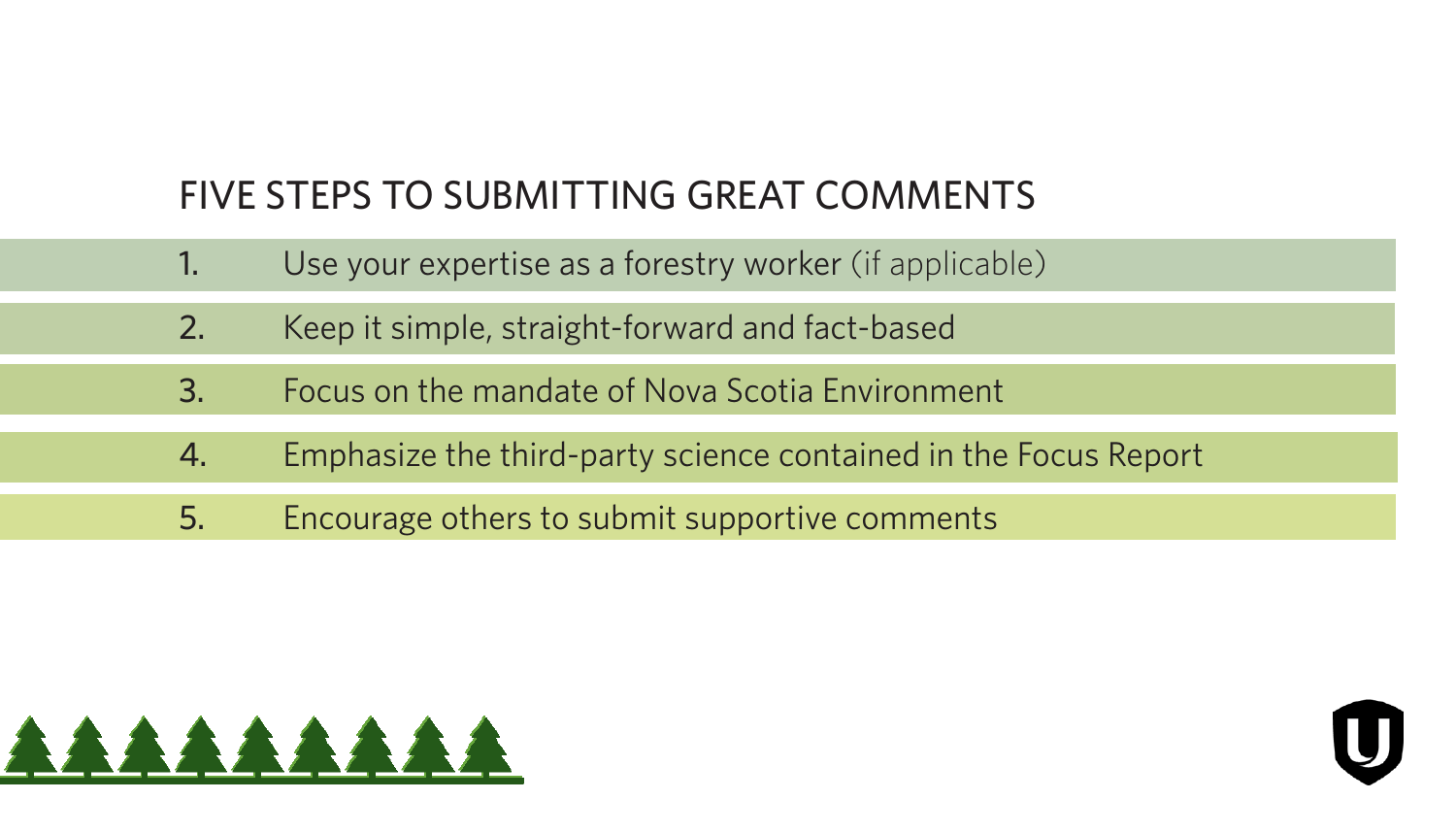#### Use your expertise as a forestry worker (if applicable)

Through years of working in the forestry sector, and other industries, you may have considerable knowledge about the processes involved and know about how Canada's environmental standards and enforcement position our forestry sector to be among the cleanest in the world. Use your knowledge of the industry's continuous improvements to say how important this new effluent treatment facility will be and why Nova Scotia Environment should rely on the best available science, contained in the report, to approve the project.

Share your comments about how forestry is a leading industry in Canada, providing good jobs from coast to coast.

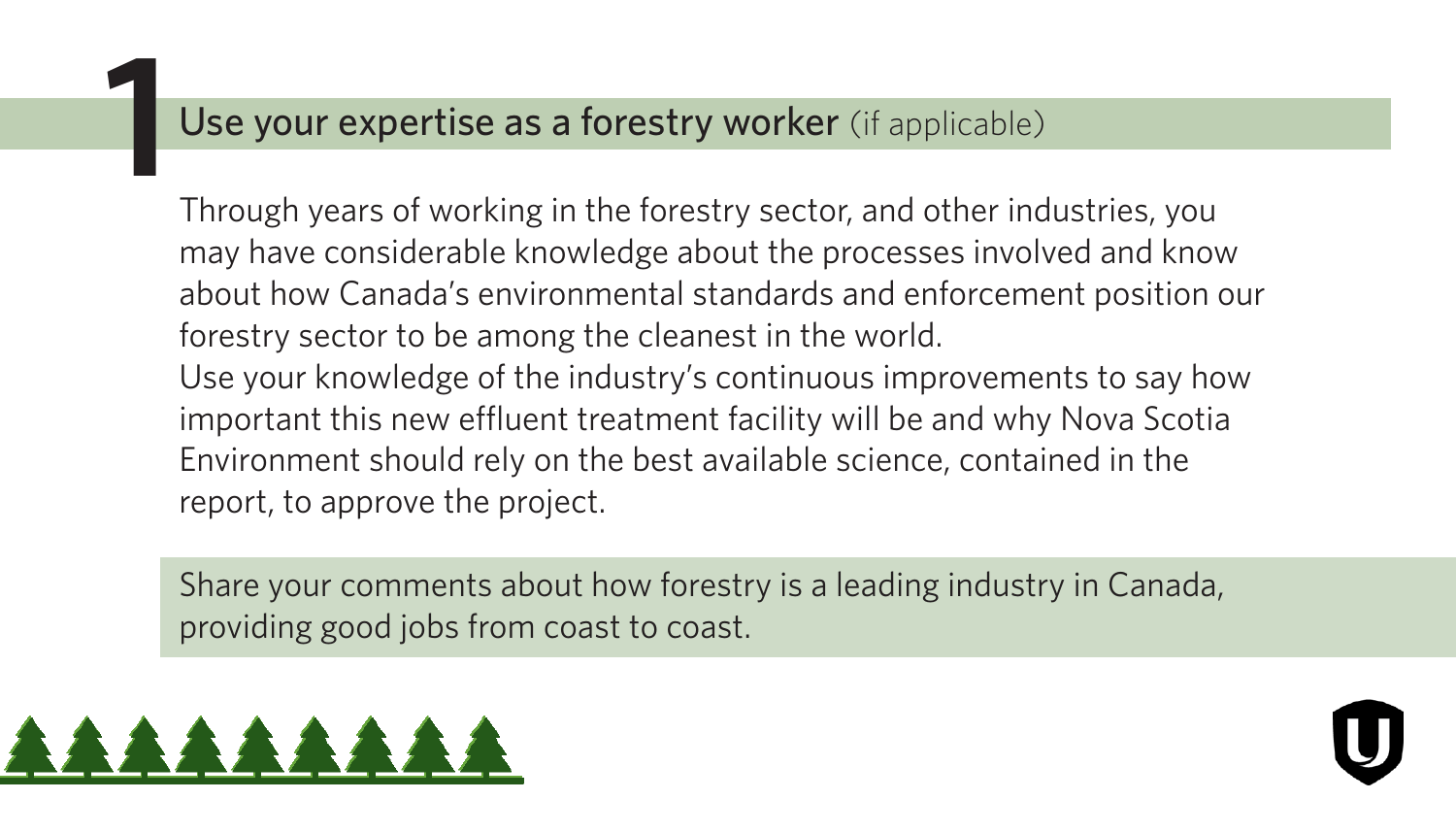#### Keep it simple, straight-forward and fact-based

Our role in submitting comments is to help educate and inform the public and Nova Scotia Environment on what we know to be good jobs, based in solid science. We know forestry, like any industry, has an impact, but what is being lost in much of the public discussion is that the forestry sector has increasingly become a renewable sector, focused on sustainability and implementing the best available processes to reduce impact on the environment.

Share your comments about how Canada is a world-leader in forestry regulations and enforcement and how 88 other pulp and paper mills across the country coexist and support their communities.

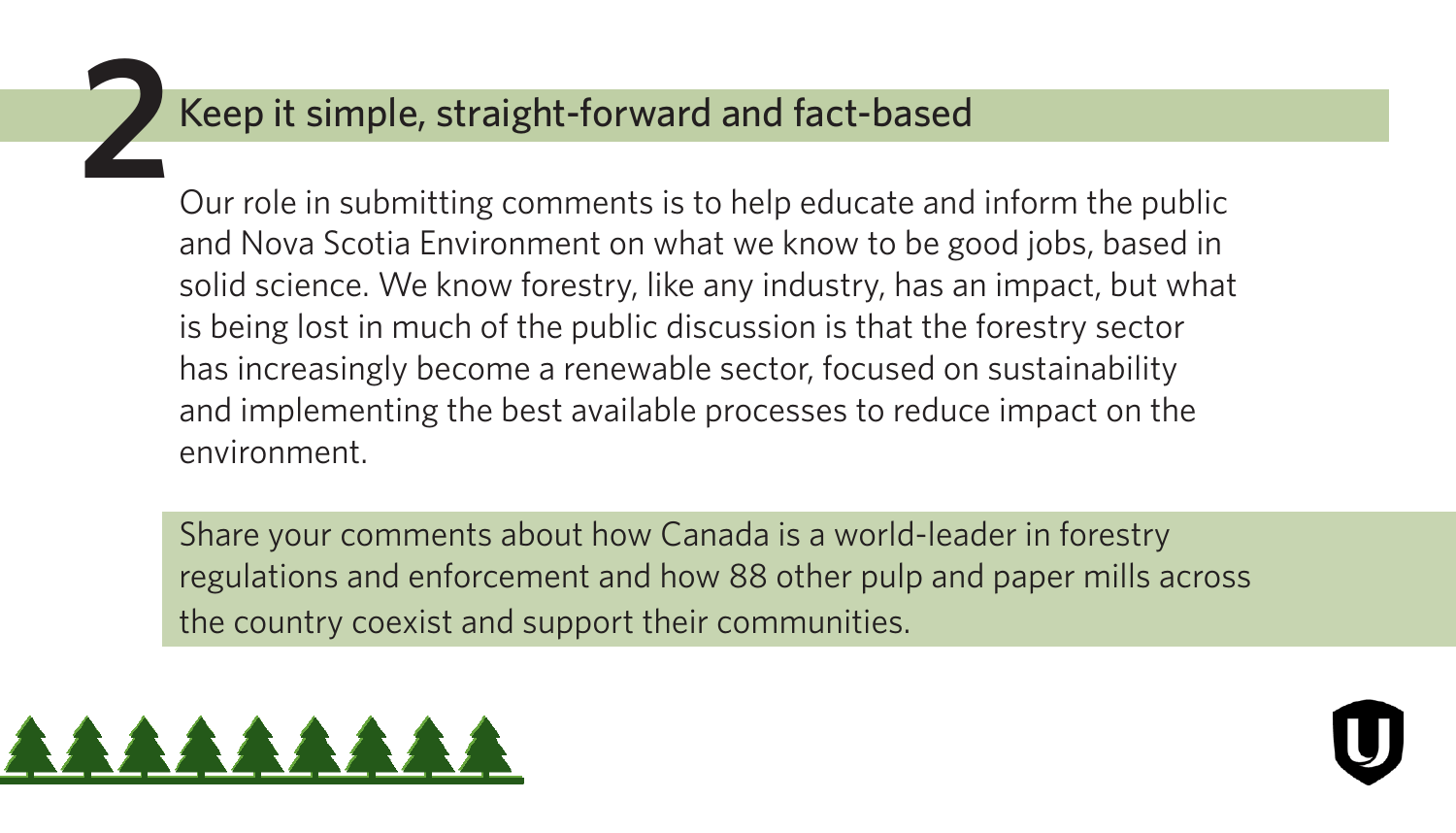#### Focus on the mandate of Nova Scotia Environment

As Unifor wrote in its first submission earlier this year, the Nova Scotia Environment Act is one that must balance the need to protect our shared environment and guide our economic development. The Act states NSE must consider:

*The linkage between economic and environmental issues, recognizing that long-term economic prosperity depends upon sound environmental management and that effective environmental protection depends on a strong economy.*

Share your comments about how this new effluent treatment facility meets the goal of balancing economic development with environmental protection.



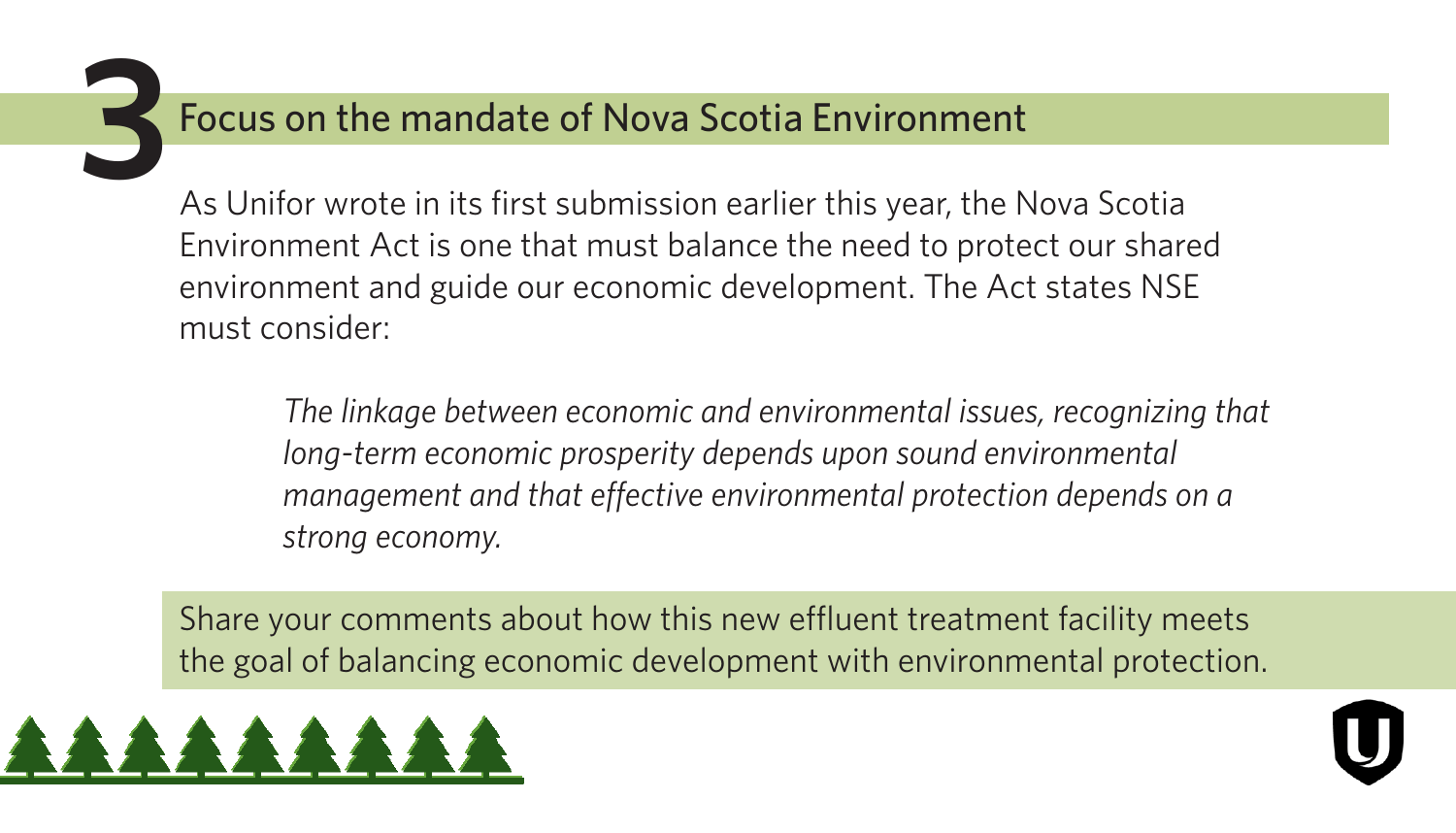### Emphasize the third-party science contained in the Focus Report

The Focus Report submitted by Northern Pulp contains the results of more than 20 different complex and detailed environmental tests – there are hundreds of pages of results, details and hard facts. You don't need to go through and cite every example or read the entire 2,600-page report. What is important to emphasize is the company addressed every concern raised in the initial public consultation comments and every question posed to them by Nova Scotia Environment.

Share your comments about how the project ought to be approved based on the science.



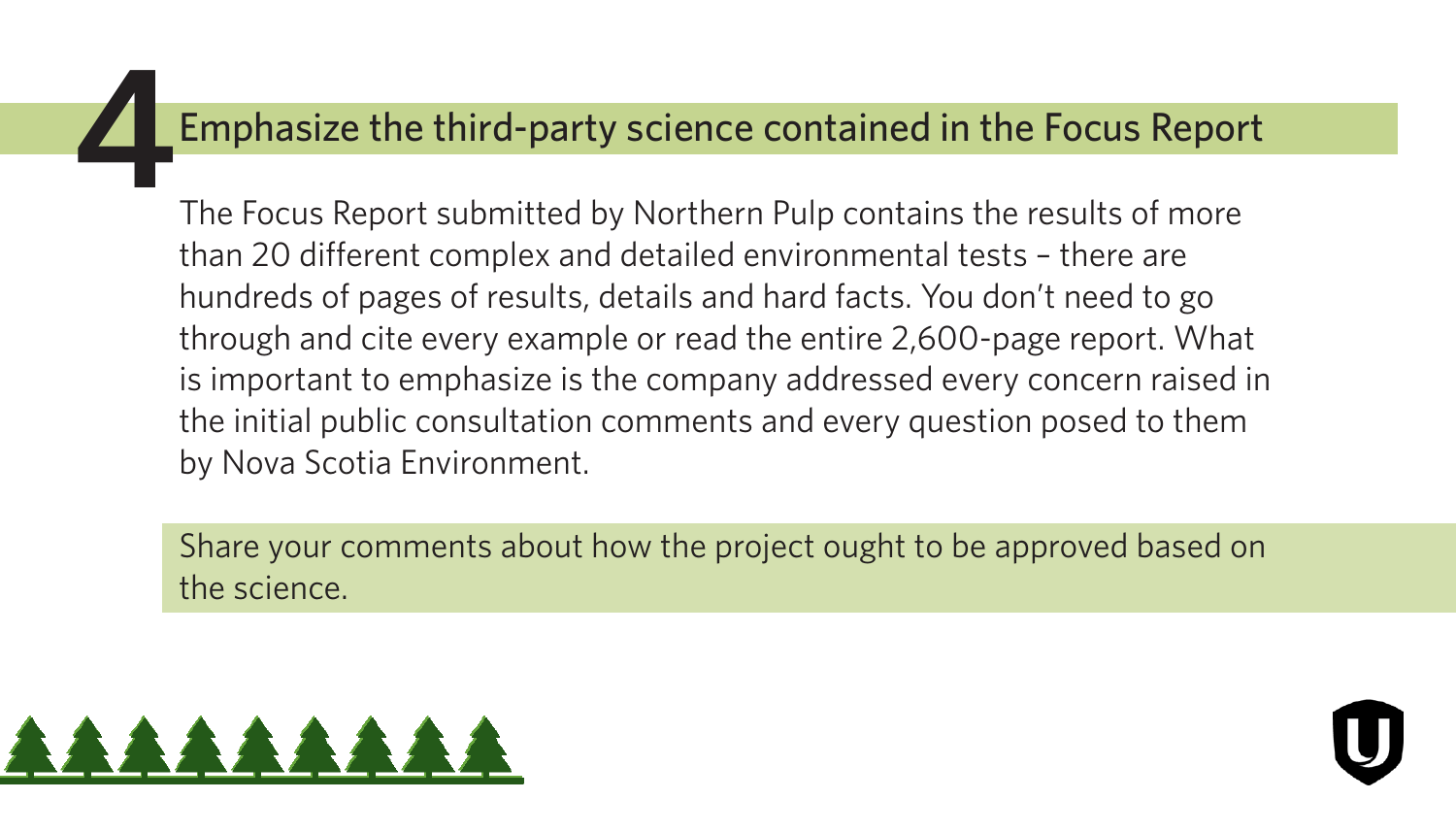### Encourage others to submit supportive comments

There are many people and organizations who do not agree that both environmental concerns and economic concerns should and can be respected. We know there are many more who support good jobs and can also appreciate the need for careful and thorough environmental testing and precautions. Unifor believes this project achieves the necessary balance to sustain these good, mainly rural jobs across Nova Scotia, protect our precious marine and land resources and environment and establish a new legacy of respect with Pictou Landing First Nations as it moves water treatment away from their community and onto mill property.

Encourage your friends, colleagues and other supporters to share even a brief comment on the Nova Scotia Environment page. Your support is vital.



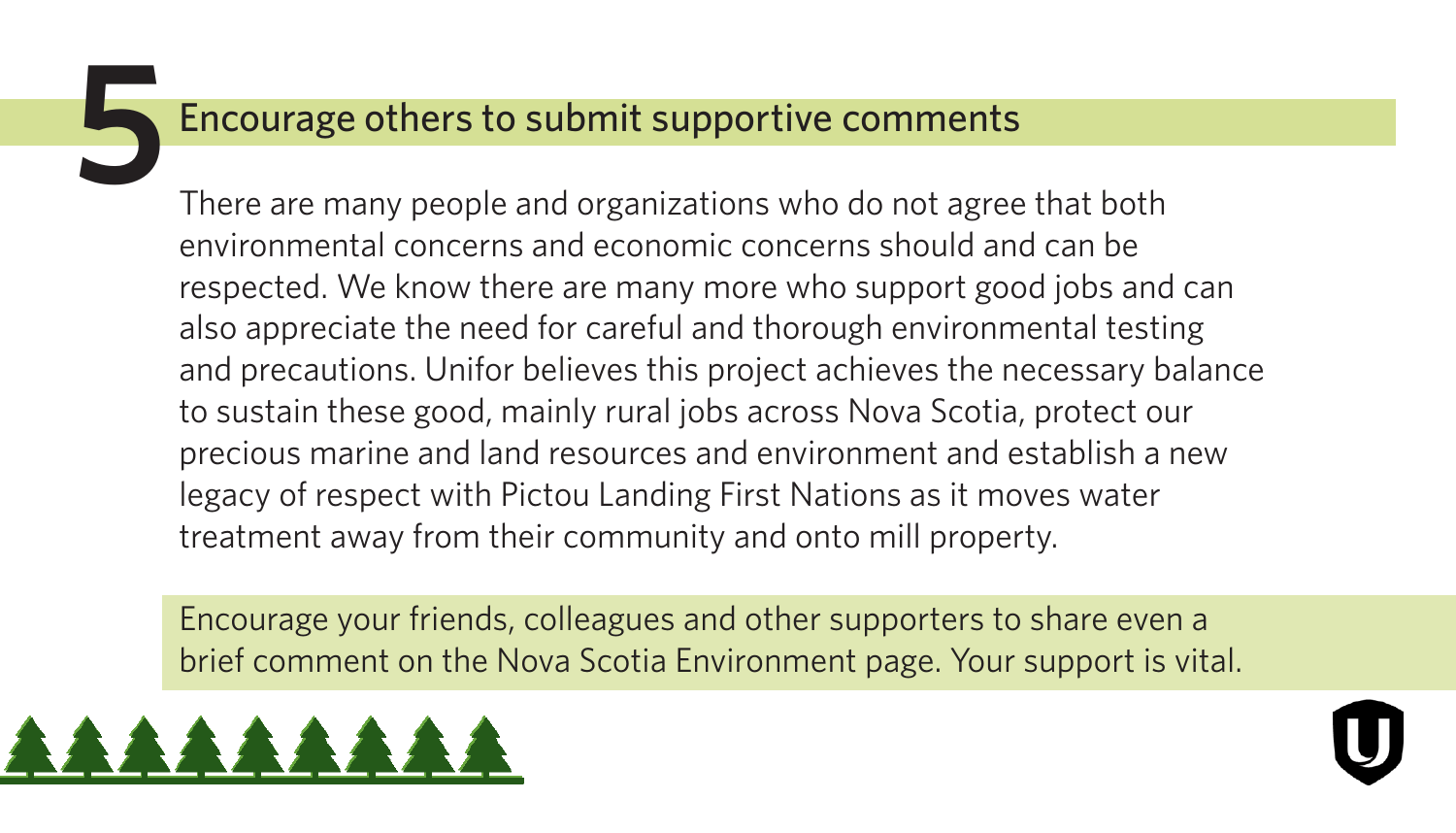## **CLICK HERE TO SUBMIT YOUR COMMENTS TO NSE**

#### In the drop-down menu to select a project, choose Replacement Effluent Treatment Facility Project.